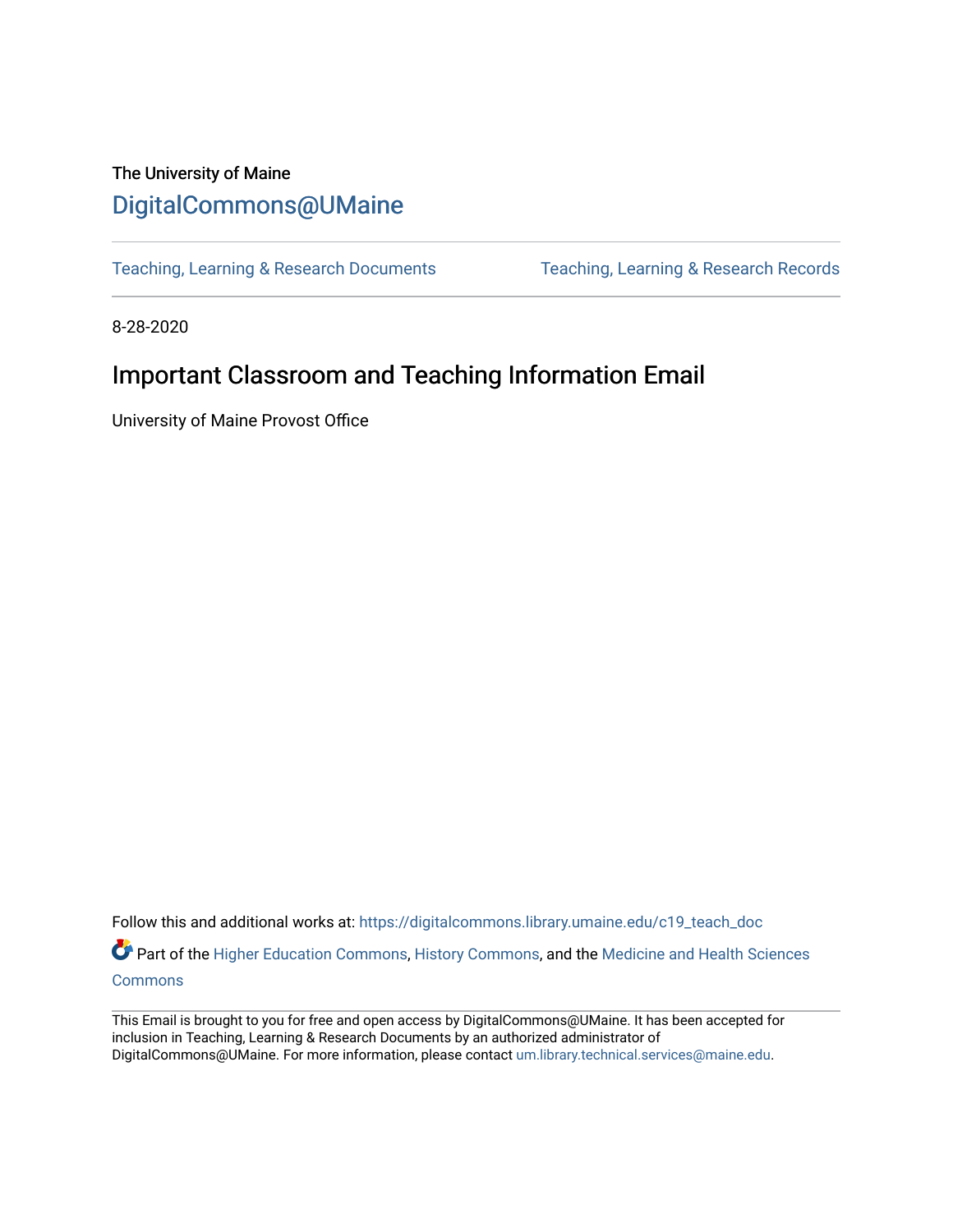

**Matthew Revitt <matthew.revitt@maine.edu>**

#### **Important Classroom and Teaching Information** 1 message

**UMaine Provost** <umprovost@maine.edu> **Fri, Aug 28, 2020 at 1:36 PM** Reply-To: UMaine Provost <umprovost@maine.edu> To: UM-EMPLOYEES@lists.maine.edu

Dear Faculty and Instructors,

As we near the start of classes on Monday, please note the important information below regarding classrooms and teaching.

### **Classroom reminder - please do not alter the seating arrangements**

o Over the summer, numerous hours were spent mapping and arranging rooms to allow for appropriate social distancing in classrooms. Please understand that the placement of furniture is intentional to provide a safer environment for our faculty, staff, and students. **Please do not alter the seating arrangements, even temporarily.**

#### **In-Person class attendance and student engagement/success - Reminder**

- $\circ$  Students who are unable to attend class due to illness or quarantine should be provided with materials and assistance to ensure opportunity for engagement and success. Attendance policies should allow for these types of absences without penalizing the ill or quarantined student. This keeps us all safer.
- $\circ$  There is no one "right" way to accomplish this goal. Faculty should use their pedagogical expertise to design the specific approach appropriate to their courses to ensure students meet course learning objectives.

### **Support for faculty/instructors of in-person (F2F) classes**

- The Center for Innovation in Teaching and Learning (CITL) is developing a new Round Table series for those teaching Face-to-Face in Physically Distanced Classrooms. Watch for the CITL September announcements, coming soon, for more information on this and CITL's other important offerings.
- **Faculty and graduate teaching assistants teaching in any modality who require support from IT, CITL, and/or AV Services can reach those resources as follows:**
	- *IT [207.581.2506 OR 800.696.4357 / help@maine.edu/ For those issues that cannot be resolved on first contact, IT has three targets for response time. For critical issues that require immediate response, the target response time is 5 minutes. For other issues, the target response period is either 30 minutes or 4 hours depending on the level of impact on faculty and students and on the service that is disrupted by the issue.]*
	- *CITL [581.3333/citl@maine.edu, response within 2 minutes M-F b/w 8:00-4:30 for inperson classes.]*
	- *AV Services [207.581.2506 OR 800.696.4357 / help@maine.edu/ The target response is within 5 minutes when the issue impacts a class in session. For other*